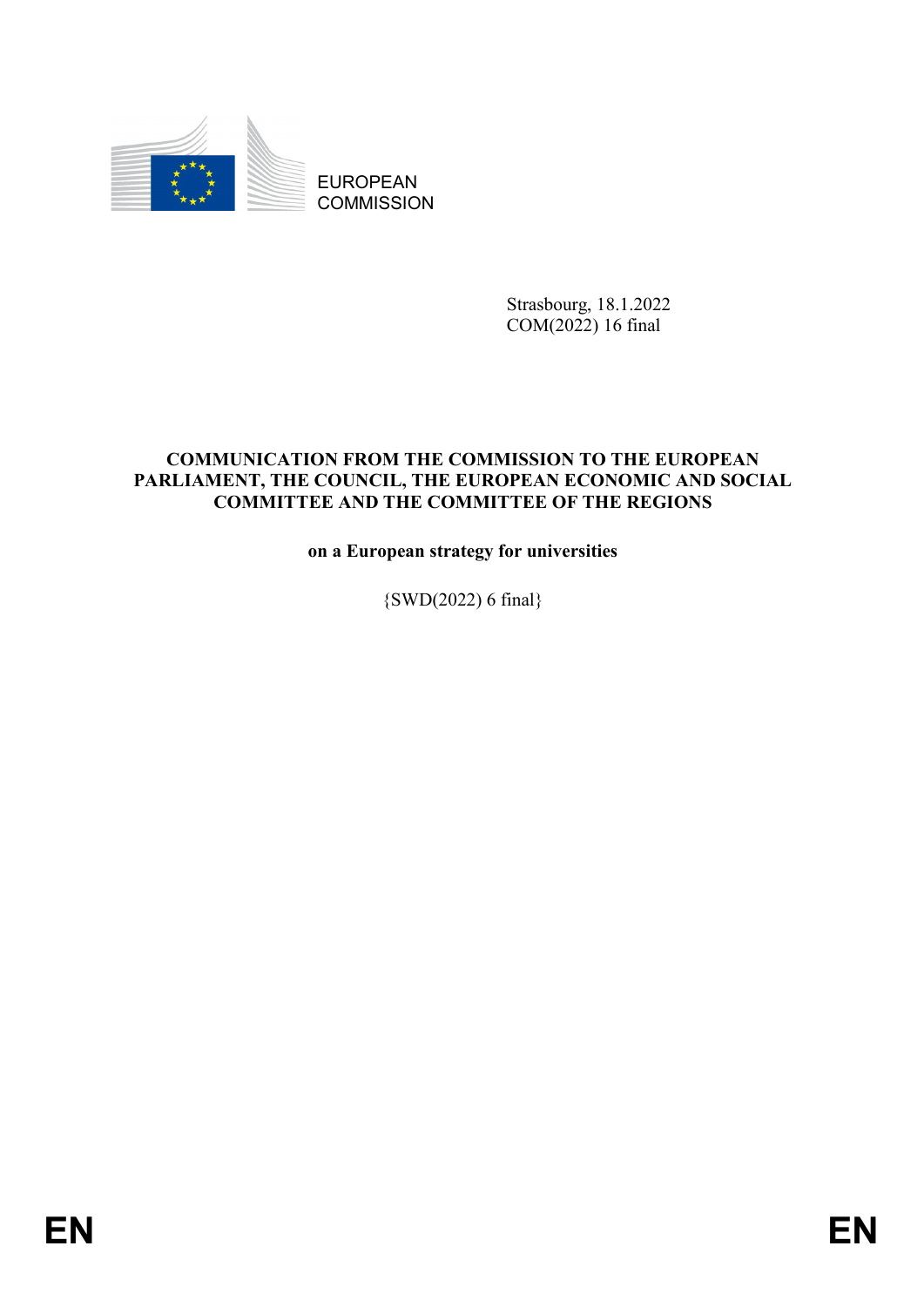## **1 Universities – a distinctive feature of our European way of life**

**Today, our society needs more than ever the contribution of its universities[1](#page-1-0)**. Europe, in a quickly changing world, is facing major challenges - climate change and biodiversity loss, the digital transformation and aging population - at a time when it is hit by the biggest global health crisis in a century and its economic fall-out. Europe's position in the world and the well-being and prosperity of future generations will depend on our response. The higher education sector has an essential role to play in Europe's post-pandemic recovery and in shaping sustainable and resilient societies and economies. **Excellent and inclusive universities** are a condition and foundation for open, democratic, fair and sustainable societies as well as sustained growth, entrepreneurship and employment.

**Europe can build on a diverse and flourishing higher education sector, deeply enrooted in European culture.** Europe is home to close to 5 000 higher education institutions<sup>[2](#page-1-1)</sup>, 17.5 million tertiary education students, 1.[3](#page-1-2)5 million people teaching in tertiary education<sup>3</sup> and 1.17 million researchers<sup>[4](#page-1-3)</sup>. Be it research universities, institutes of technology, schools of arts or higher vocational education and training institutions – the different types of higher education institutions are all hallmarks of our **European way of life**. *This diversity is a strength*, as it allows for choice and for creativity and synergy through mobility and cooperation. Europe now celebrates 35 years of life-changing experiences for more than 10 million young learners through its emblematic Erasmus+ programme.

**Universities have a unique position at the crossroads of education, research, innovation, serving society and economy**: they play a critical role in achieving the European Education Area (EEA) and the European Research Area (ERA), in synergy with the European Higher Education Area. Through strong partnerships in the EU and across the globe and building on the cumulative asset of education systems and research networks, they are key actors to promote the European model in line with EU's interests and values: rule of law, human rights and international norms and standards.

Europe needs thriving universities to contribute implementing the **European Union political agenda,** as they cut across many different key initiatives taken recently for recovery and resilience. The **European Union and Member States have a shared interest in supporting the higher education sector** by joining their forces around a joint vision for the higher education sector, building on the richness of its diversity.

In doing so, they need to take into account the **evolving context the EU is facing**, and that impacts the higher education sector directly. If not acted upon appropriately, this could drag on

<span id="page-1-0"></span><sup>1</sup> The term "university" is used as a reference to the broader sector, representing the entire area of tertiary education, thus including all types of higher education institutions, including research universities, university colleges, universities of applied sciences, higher vocational education and training institutions, and higher arts institutions.

<span id="page-1-1"></span><sup>&</sup>lt;sup>2</sup> These are counted as higher education institutions having received the Erasmus+ Charter for Higher Education (ECHE), a prerequisite for higher education institutions to participate in the Erasmus+ programme.

<span id="page-1-2"></span><sup>&</sup>lt;sup>3</sup> For EU, Eurostat, [https://ec.europa.eu/eurostat/statistics-explained/index.php?title=Tertiary\\_education\\_statistics](https://ec.europa.eu/eurostat/statistics-explained/index.php?title=Tertiary_education_statistics)<br><sup>4</sup> For EU, Eurostat, https://ec.europa.eu/eurostat/databrowser/view/tsc00003/default/table?lang=en

<span id="page-1-3"></span><sup>4</sup> For EU, Eurostat,<https://ec.europa.eu/eurostat/databrowser/view/tsc00003/default/table?lang=en>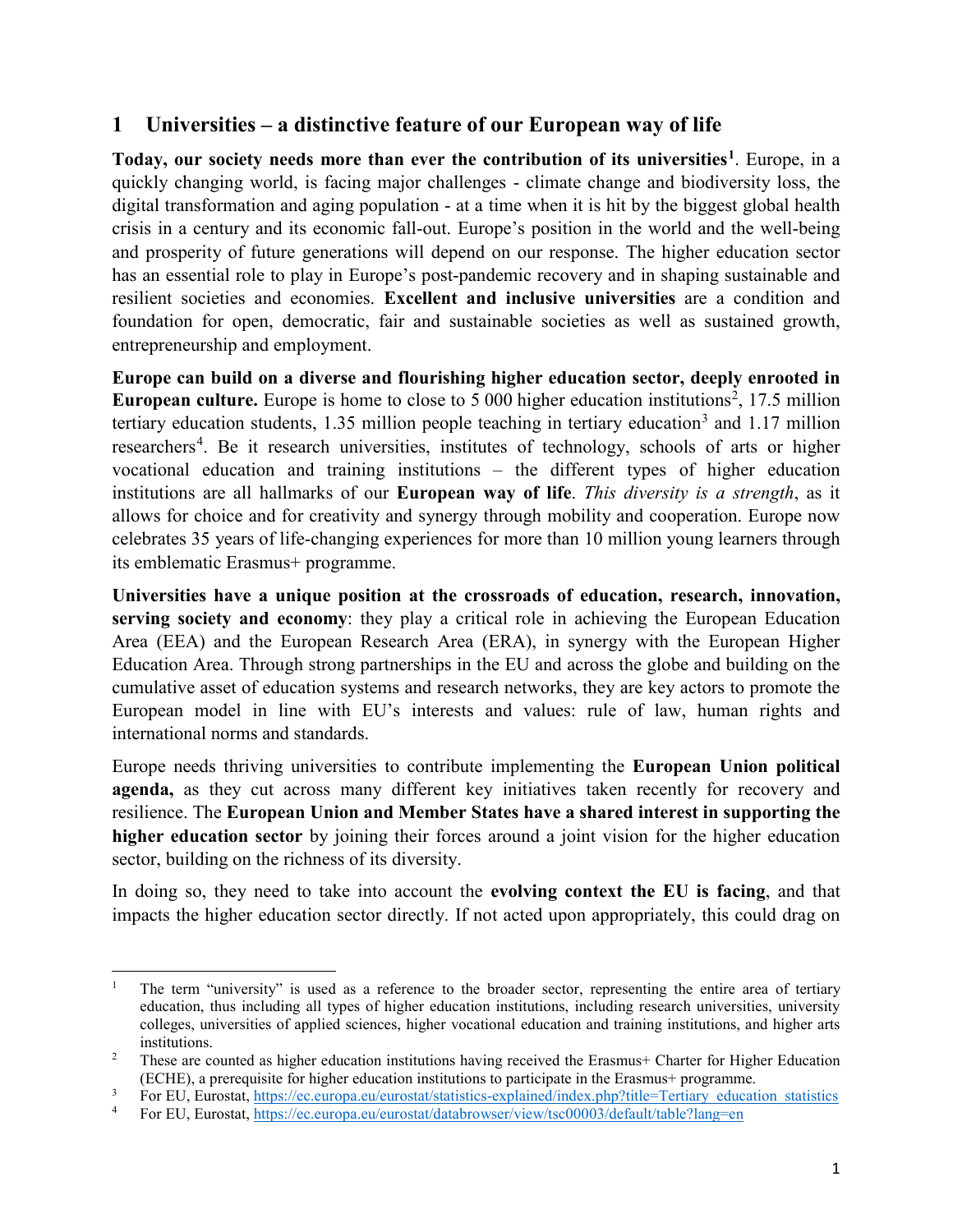universities' performance. Universities have embarked on a process of rethinking and renewing themselves. The EU and Member States should support them in this endeavour.

**Universities can better solve big societal challenges by** engaging more effectively in transnational cooperation. 92% of universities identified the elimination of legal and administrative obstacles to international strategic institutional partnerships as a key issue<sup>[5](#page-2-0)</sup>. In a Eurobarometer survey, 93% respondents answered that it would be useful to create EU degrees delivered by networks of European universities, offering students the chance to study in different EU countries, with a flexible choice of courses or modules<sup>[6](#page-2-1)</sup>.

**Funding of universities is often insufficient to fulfil their growing societal mission**. A public funding observatory report<sup>[7](#page-2-2)</sup> has revealed that in more than half of the higher education systems surveyed, investment in higher education either decline despite growing numbers of students, or does not increase at the same pace. The Covid-19 pandemic has led to additional investment needs (e.g. in digital tools and infrastructure) and loss of revenues.

**As skills needs are rapidly evolving, the higher education sector has to adapt.** The green and digital transitions require future-proof education, research and innovation, in close cooperation with the related industries and stakeholders and the significant disparities in digital skills across the EU must be overcome. Students and staff across the EU need to be equipped with the green and digital skills for the future and the innovation and technological potential of universities needs to be put at work to tackle related societal challenges. The European targets are that, by 2030, at least 45% of 25-34 year-olds obtain tertiary level attainment<sup>[8](#page-2-3)</sup> and at least 60% of adults participate in learning (over the previous 12 months) by 2030<sup>[9](#page-2-4)</sup>. The Digital Decade<sup>[10](#page-2-5)</sup> sets ambitious targets, aiming at 80% of people with at least basic digital skills and 20 million ICT specialists employed by 2030.

**Diversity, inclusiveness and gender equality in the higher education sector have become more important than ever.** Students, academics, administrative staff and researchers from disadvantaged backgrounds are still underrepresented in higher education<sup>11</sup>. A persistent gender gap remains in some fields of study and research and in decision-making positions at universities. Gender balance clearly decreases with seniority among heads of higher education institutions where women hold slightly below 24% of these positions in  $EU27^{12}$ .

<span id="page-2-0"></span>l <sup>5</sup> Survey EUA, [International strategic institutional partnerships and the European Universities Initiative,](https://www.eua.eu/resources/publications/925:international-strategic-institutional-partnerships-and-the-european-universities-initiative.html) April (2020), p 26

<span id="page-2-1"></span><sup>6</sup> Eurobarometer (2018): https://europa.eu/eurobarometer/surveys/detail/2186

<span id="page-2-2"></span><sup>7</sup> [EUA Public Funding Observatory Report 2019/20](https://eua.eu/resources/publications/913:eua-public-funding-observatory-report-2019-20.html)

<span id="page-2-3"></span><sup>8</sup> The Council Resolution on a strategic framework for European cooperation in education and training towards the European Education Area and beyond (2021-2030), Official Journal C 66, 26.2.2021, p. 1–21

<span id="page-2-4"></span><sup>9</sup>  As set under the European Pillar of Social Rights Action Plan

<span id="page-2-6"></span><span id="page-2-5"></span> $^{10}$  COM(2021) 118 final<br> $^{11}$  Hauschildt Gwosé So

Hauschildt, Gwosć, Schirmer, & Wartenbergh-Cras (2021). Social and economic conditions of student life in [Europe: Synopsis of Indicators.EUROSTUDENT VII 2018-2021](https://www.eurostudent.eu/download_files/documents/EUROSTUDENT_VII_Synopsis_of_Indicators.pdf)

<span id="page-2-7"></span><sup>&</sup>lt;sup>12</sup> She Figures 2021, Women in Science database, DG Research and Innovation.<https://op.europa.eu/s/tflN>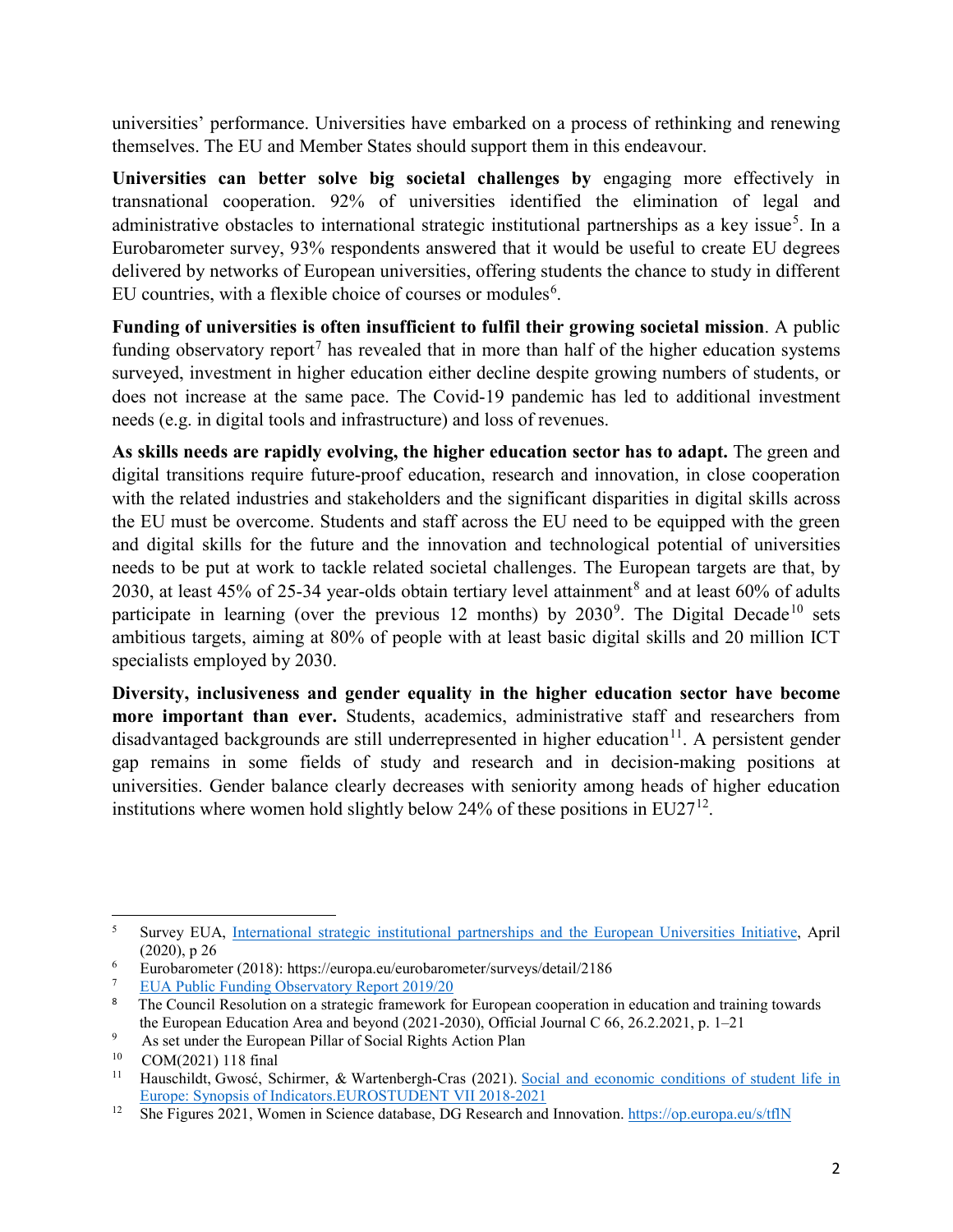**Fundamental academic and democratic values are under pressure.** Universities have voiced deep concern over threats to academic freedom and university autonomy<sup>13</sup>. Numbers of scholars and researchers at risk in European neighbourhood are on the rise. Foreign interference in higher education institutions is also a threat.

**Universities have to remain competitive on a worldwide scene**. Europe's relative weight at global scale when it comes to research-intensive universities is shrinking. There is unused potential in bringing together Member States' efforts on the global scene. Europe could still do better in stimulating mobility and attracting and retaining talented students, academics and researchers to maximise Europe's global influence when it comes to values, education, research, industry and societal impact.

**This European strategy for universities is part of a higher education package, together with a proposal for a Council Recommendation on building bridges for effective European higher education cooperation.** The two initiatives together aim to unlock the full potential of the higher education sector as the promoter of skills and knowledge and the engine for innovation and solving societal challenges. The strategy builds upon the achievements of more than 20 years of the Bologna Process to propose a vision for a European higher education cooperation that is transformative for the benefit of the EU and beyond. The Commission proposal for a Council Recommendation is a first step in facilitating deep transnational cooperation for universities to be able to thrive and to strengthen a sense of European belonging.

# **2 Objectives of the European strategy for universities**

**The European strategy for universities aims at supporting and enabling universities to adapt to changing conditions, to thrive and to contribute to Europe's resilience and recovery**. It is a call to Member States and higher education institutions across Europe to join forces. It seeks to take transnational cooperation to a new level of intensity and scope and to develop a genuinely European dimension in the higher education sector, built on shared values. The strategy recognises excellence and inclusion as a distinctive feature of European higher education, exemplary for our European way of life. This makes the higher education sector in Europe different from other parts of the world.

**The strategy also builds on the first lessons learned from the European Universities initiative[14](#page-3-1)**. This initiative represents a vivid example of deep institutional transnational cooperation based on joint and shared long-term visions of universities. The 41 European Universities alliances<sup>[15](#page-3-2)</sup> are catalysts for the launch of new instruments and legal frameworks and can inspire the wider higher education community across Europe.

l

<span id="page-3-0"></span><sup>&</sup>lt;sup>13</sup> [Academic freedom and institutional autonomy: commitments must be followed by action,](https://www.eua.eu/downloads/content/academic%20freedom%20statement%20april%202019.pdf) joint statement by ALLEA, EUA and Science Europe, April 2019

<span id="page-3-1"></span><sup>14</sup> [European Universities Initiative | Education and Training \(europa.eu\)](https://ec.europa.eu/education/education-in-the-eu/european-education-area/european-universities-initiative_en)

<span id="page-3-2"></span><sup>15</sup> [European Universities factsheets | Education and Training \(europa.eu\)](https://ec.europa.eu/education/node/690)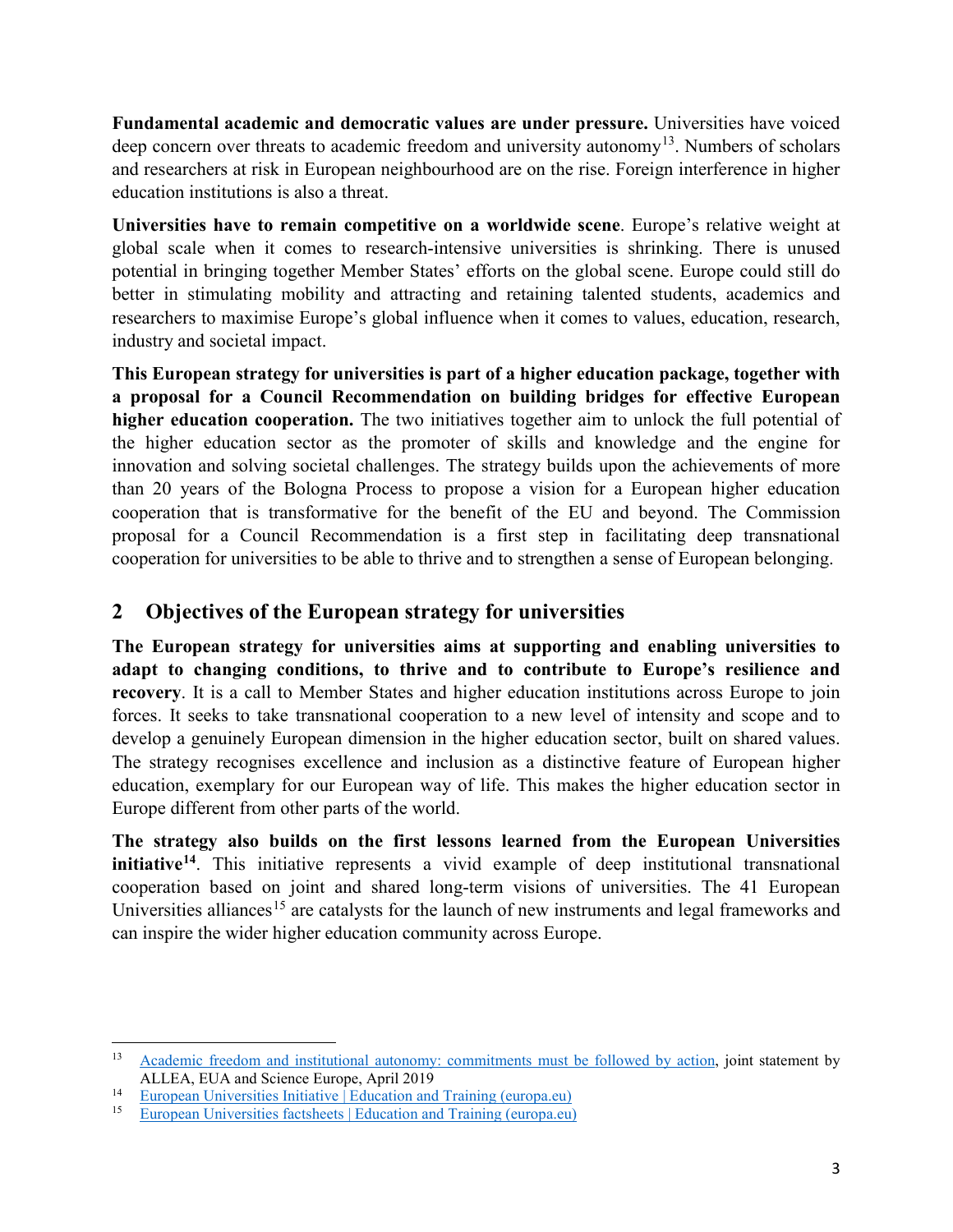#### **By mid-2024, the Commission proposes to focus on achieving the four joint key objectives**:

#### **- strengthen the European dimension in higher education and research:**

Implement a set of flagship initiatives that will be for transnational cooperation what Erasmus+ has been for student mobility so far and Horizon Europe for excellent research: the visible expression of a distinctly European approach. With the growing responsibilities of universities for a resilient Europe, they need appropriate financial support.

#### **- support universities as lighthouses of our European way of life:**

Higher education and research in Europe support our European way of life through their trifold focus on 1) quality and relevance for future-proof skills, 2) diversity and inclusion 3) democratic practices, fundamental rights and academic values and freedom of scientific research. Flexible and attractive academic careers, valuing teaching, research, entrepreneurship, management and leadership activities need to be promoted.

#### **- empower universities as actors of change in the twin green and digital transitions:**

Support the full engagement of universities in unfolding green and digital transitions. The EU will only meet its ambitions on equipping more young people and lifelong learners with digital skills and skills for the green transition, or developing green solutions through technological and social innovation, if the higher education sector pulls its weight.

#### **- reinforce universities as drivers of the EU's global role and leadership:**

Through deeper international cooperation within Europe and beyond, support universities in becoming more outward looking and competitive on the global scene, and in contributing to the strengthening of higher education systems in partner countries, in line with European values. This will help in turn boosting Europe's attractiveness not only as a study destination, but also as an attractive global partner for cooperation in education, research and innovation.

**To succeed, the European strategy for universities requires alignment of policy priorities and investments at EU, national, regional and institutional levels**. Implementation of this strategy will require closer cooperation with and between Member States, universities and other stakeholders. Together, we can leverage the strong and unique basis of Europe's higher education sector and bring its missions – education, research, innovation at the service of society - closer together.

## **3 A new framework for enhancing European cooperation**

## **3.1 Four flagships to boost the European dimension in higher education and research**

Both Communications [on Achieving the European Education Area by 2025](https://eur-lex.europa.eu/legal-content/EN/TXT/?uri=CELEX%3A52020DC0625)[16](#page-4-0) and [on a new](https://eur-lex.europa.eu/legal-content/EN/TXT/PDF/?uri=CELEX:52020DC0628&from=EN)  [European Research Area for Research and Innovation](https://eur-lex.europa.eu/legal-content/EN/TXT/PDF/?uri=CELEX:52020DC0628&from=EN)<sup>[17](#page-4-1)</sup> emphasise that we need to facilitate and **reinforce transnational cooperation between universities** to strengthen their capacities to equip young people, lifelong learners and researchers with the right competences and skills. It will also mainstream a culture of excellence in education and science and value creation amongst

<span id="page-4-1"></span><span id="page-4-0"></span> $^{16}$  COM(2020)625<br><sup>17</sup> COM(2020)628

COM(2020)628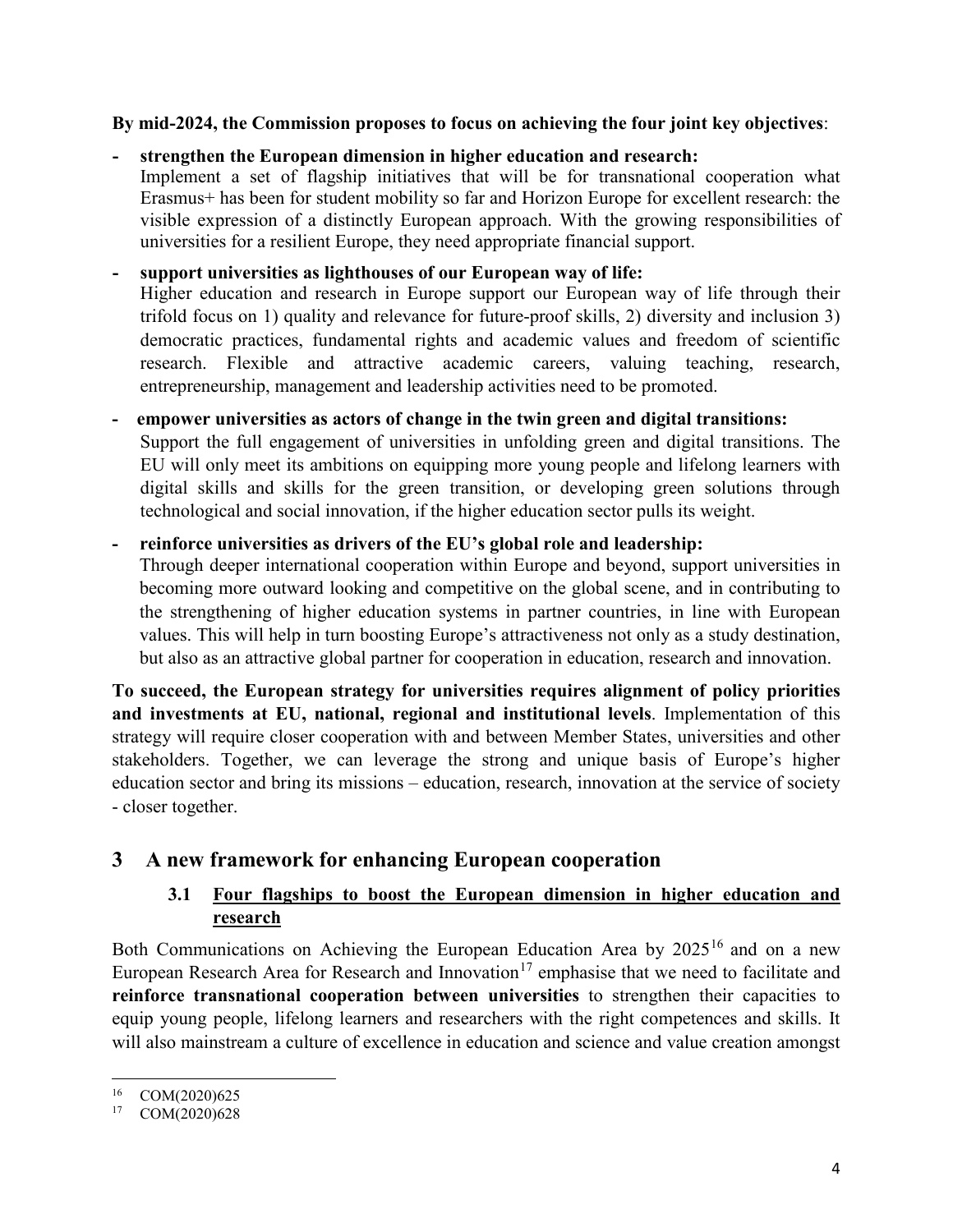higher education institutions, improving attractiveness and global competitiveness. Europe can support these efforts through a gradual approach, with **a set of four flagship initiatives** that will – taken together – leverage the strength of universities across Europe and further strengthen both their inclusion and excellence in all their activities.

The Erasmus+ **European Universities initiative**, in combination with Horizon Europe, Digital Europe and other EU and national instruments, will support ambitious transnational alliances of higher education institutions to develop and share a common long-term structural, sustainable and systemic cooperation on education, research and innovation, creating European interuniversity campuses where students, staff and researchers from all parts of Europe can enjoy seamless mobility and create new knowledge together, across countries and disciplines.

A **legal statute** for alliances of higher education institutions – for European Universities and other types of alliances - would allow them to mutualise their strengths together, make common strategic decisions, act together with a legal personality, and facilitate pooling together resources, activities and data. Such statute would facilitate deeper, long-term and flexible transnational cooperation, allowing the sharing of capacities, exchange of staff and the implementation of joint programmes, with the aim to award at the level of the alliance joint degrees, including a joint European degree.

A **joint European degree,** to be delivered at national level, would attest learning outcomes achieved as part of transnational cooperation among several institutions, offered for example within European Universities alliances, and based on a common set of criteria. A European degree should be easy to issue, store, share, verify and authenticate, and recognised across the EU. As a first step, the Commission will work towards developing European criteria for the award of a European Degree label. Such a label would be issued as a complementary certificate to the qualification of students graduating from joint programmes delivered in the context of transnational cooperation between several higher education institutions.

The generalised use of the **European Student Card initiative** for all mobile students across universities in Europe will facilitate their access to transnational mobility at all levels. It will make the management of mobility easier, more efficient and greener. Ensuring that each European student can be uniquely identified across borders and across digital tools, will facilitate the roll out of European Student Cards across Europe and enable the complete digitalisation of the management of Erasmus+ student mobilities from application to issuing of study credentials $18$ .

These four flagships will work in synergy and will contribute to **a framework for European cooperation in the higher education sector**. They will contribute to shaping a true European

<span id="page-5-0"></span><sup>&</sup>lt;sup>18</sup> This action will draw lessons from the digital identity framework of the European Commission and be interoperable with other European IT tools, including the eIDAS (electronic IDentification, Authentication and trust Services) Regulation which is an EU regulation on electronic identification and trust services for electronic transactions in the European Single Market; and the work on the Digital Wallets which rely on the European Blokchain Services Infrastructure (EBSI) using W3C Verifiable Credentials for exchanging educational credentials.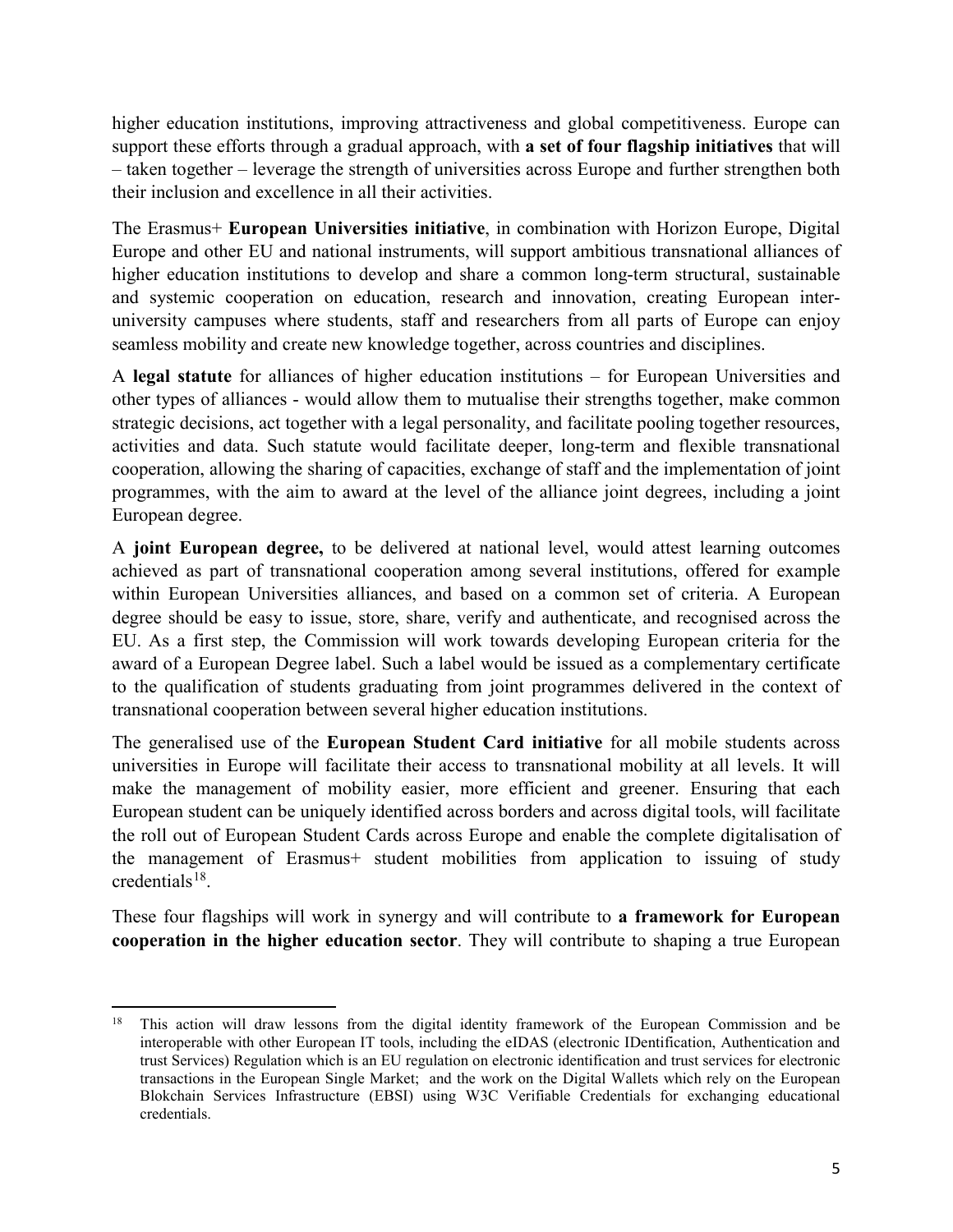identity, bringing transnational cooperation to a higher level and fostering a strong sense of European belonging.

In addition, with universities enjoying autonomy and the national legislation in the hands of Member States, it is a permanent challenge to ensure that curricula and qualifications are fully transparent, and that differences do not get in the way of free movement of students, academics and researchers. Ensuring quality assurance is the foundation for mutual trust that enables indepth cooperation and seamless mobility. This is why it is proposed to further develop a **European Quality Assurance and Recognition System,** where the quality of qualifications is assured, the qualifications are digitised and recognised automatically across Europe, doing away with the bureaucracy that hinders mobility, access to further learning and training or entering the labour market. In synergy with the ERA Policy Agenda, a **European Excellence Initiative** will raise excellence in science and in knowledge valorisation of Europe's universities and will improve global competitiveness of European Universities in key areas such as the green and digital transition.

*The Commission, in close cooperation with the stakeholders and the Member States, will:*  - Expand to **60 European Universities with more than 500 universities by mid-2024**, with an Erasmus+ indicative budget totalling EUR 1.1 billion for 2021-2027.

- Work towards a **legal statute for alliances of universities by mid-2024**: pilot as of 2022 under Erasmus+ the implementation of existing European instruments<sup>19</sup>.

- Examine options and necessary steps towards a **joint European degree by mid-2024:** pilot as of 2022 under Erasmus+ the first steps towards a joint European degree, in particular the development of European criteria for the award of a European Degree label.

- **Scale up the European Student Card initiative by deploying a unique European Student Identifier** available to all mobile students in 2022 and to all students in universities in Europe by mid-2024.

- Review the Recommendation on further European cooperation in Quality Assurance in higher education<sup>[20](#page-6-1)</sup> in 2023 to further develop a **European Quality Assurance and Recognition System**.

- Report in 2022 on **the implementation of the Council Recommendation on promoting automatic mutual recognition** of higher education and upper secondary education and training qualifications and the outcomes of learning periods abroad, and support Member States.

- Propose a **Council Recommendation on 'Building bridges for effective European higher education cooperation'** to facilitate deeper transnational cooperation.

## **3.2 Adequate financial support to higher education and research**

**Achieving inclusion and excellence requires appropriate funding for universities at local, regional, national and European levels**. Currently, Member States spend, on average, 0,8% of their GDP on tertiary education, ranging from  $0.3\%$  to  $1.7\%$ <sup>[21](#page-6-2)</sup>. Average government expenditure for research and development in higher education institution is  $0.48\%$  of the GDP in Europe<sup>[22](#page-6-3)</sup>.

<span id="page-6-1"></span><span id="page-6-0"></span><sup>&</sup>lt;sup>19</sup> One existing instrument is the <u>European Groupings of Territorial Cooperation (EGTC)</u><br><sup>20</sup> Recommendation of the European Parliament and of the Council of 15 February 2006 on further European cooperation in quality assurance in higher education*,* Official Journal L 64, 4.3.2006, p. 60–62

<span id="page-6-2"></span><sup>&</sup>lt;sup>21</sup> General government expenditure according to the Classification of the Functions of Government - [COFOG](https://ec.europa.eu/eurostat/statistics-explained/index.php?title=Government_expenditure_by_function_%E2%80%93_COFOG)  $\frac{22}{\pi}$ 

<span id="page-6-3"></span>https://ec.europa.eu/eurostat/statisticsexplained/index.php?title=R %26 D\_expenditure#Gross\_domestic\_expenditure\_on\_R.26D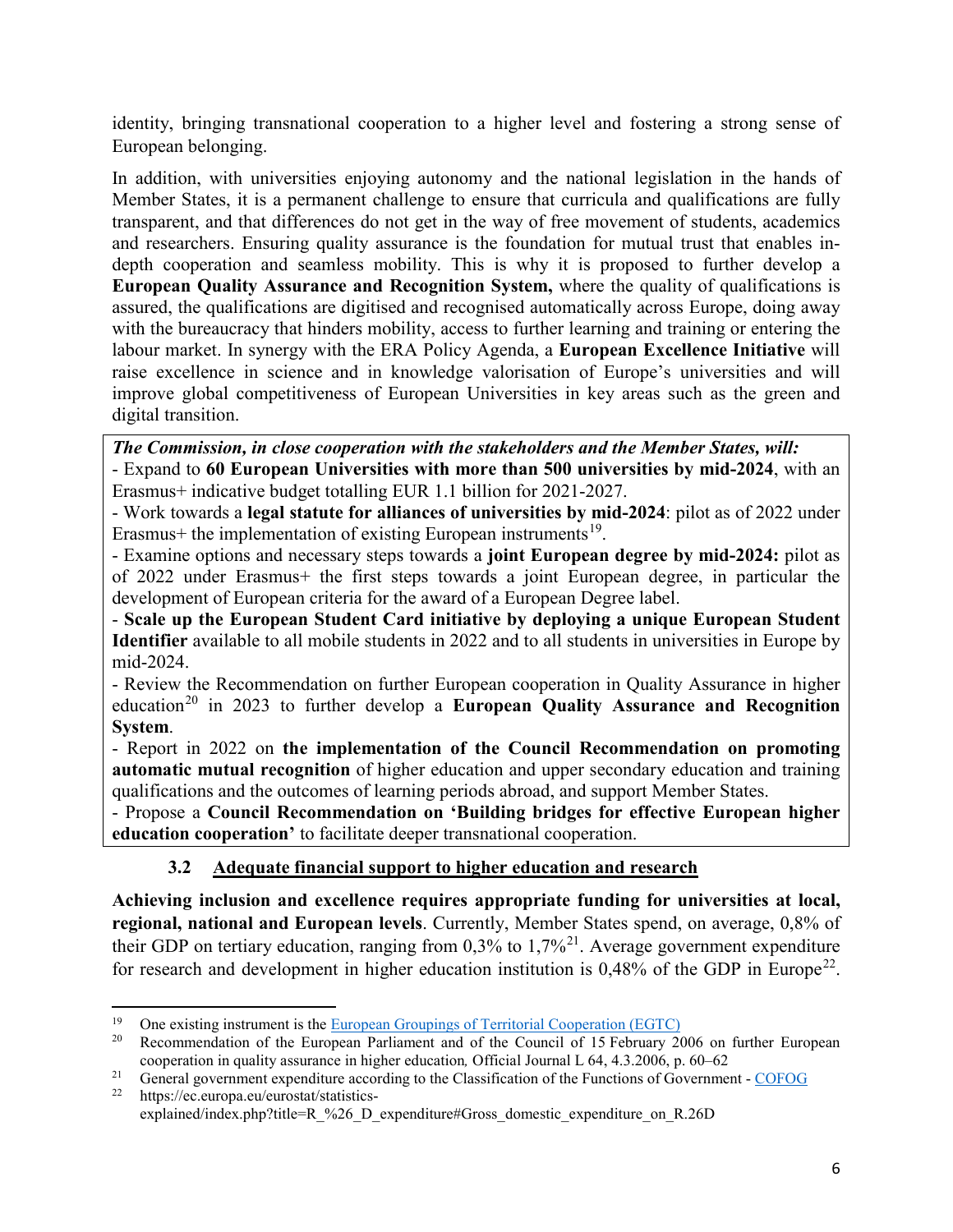The EU's higher education sector shows signs of significant underfunding, especially in the light of the increase of numbers of students and growing responsibilities of universities.

**European funding is important to universities to complement national funding as a source of income, but also as a platform for European and international academic cooperation**. With the new multiannual financial framework, the EU-level is going to invest a significant amount in the support of universities, estimated at EUR 80 billion<sup>[23](#page-7-0)</sup> over the programming period 2021-2027. The higher education sector will thus benefit from an unprecedented level of EU funding from various sources, including from Erasmus+, Horizon Europe, Digital Europe, the Recovery and Resilience Facility, the funds under shared management<sup>[24](#page-7-1)</sup> or InvestEU. Each of these funding sources is a financial tool in its own right with its specific purpose and mission.

**While EU funds and programmes are significant, they must not replace, but operate in addition to sufficient national public funding and other public and private investments.** It is key that Member States and actors of the higher education sector make effective use of the EU tools and explore synergies with national, regional and local funding to mobilise EU and national efforts towards the common vision as set out in this European strategy for universities.

*The Commission, in close cooperation with the stakeholders and the Member States, will:* 

**- Facilitate the access to EU and national funding** for quality projects that could not be funded under Erasmus+: first, a **certificate** from the Commission will be delivered to be tested for the 2022 European Universities Call for Proposals; second, the **Seal of Excellence tool[25](#page-7-2)** could be implemented under Erasmus+, as is currently the case under Horizon Europe.

- As part of the mid-term review of the MFF programmes, **develop an investment pathway that takes into account regional, national and European funding**.

*In addition to the above, the Commission calls on Member States:*

- To maximise the impact of EU interventions, by seeking further **synergies with national financing**, notably in the context of European Universities.

- To develop **adequate funding mechanisms** for universities.

- To support higher education reforms via the **Technical Support Instrument**.

- To ensure **flexibility in funding programmes** to allow for **interdisciplinarity**.

# **4 Lighthouses of our European way of life**

l

## **4.1 Strengthen quality and relevance for future-proof skills**

There is a need to tackle in a systemic and comprehensive way **academic careers,** responding to the call of the Council to promote flexible and attractive career structures and improve working conditions. Career assessment should take into account the variety of activities of academics such as teaching, research, entrepreneurship, management or leadership. A Council Recommendation on a Pact for Research and Innovation in Europe aims to improve the attractiveness of research careers and ensure better access to excellent science.

<span id="page-7-0"></span><sup>&</sup>lt;sup>23</sup> The final figure will depend on the outcome of the on-going programming of funds.<br><sup>24</sup> The European Beginnal Development Euro (EBDE) and the European Seciel Euro

<span id="page-7-2"></span><span id="page-7-1"></span><sup>&</sup>lt;sup>24</sup> The European Regional Development Fund (ERDF) and the European Social Fund (ESF)

<sup>25</sup> This is a quality label awarded to project proposals evaluated above quality threshold to help them find alternative funding through the European Regional Development Fund and the European Social Fund+.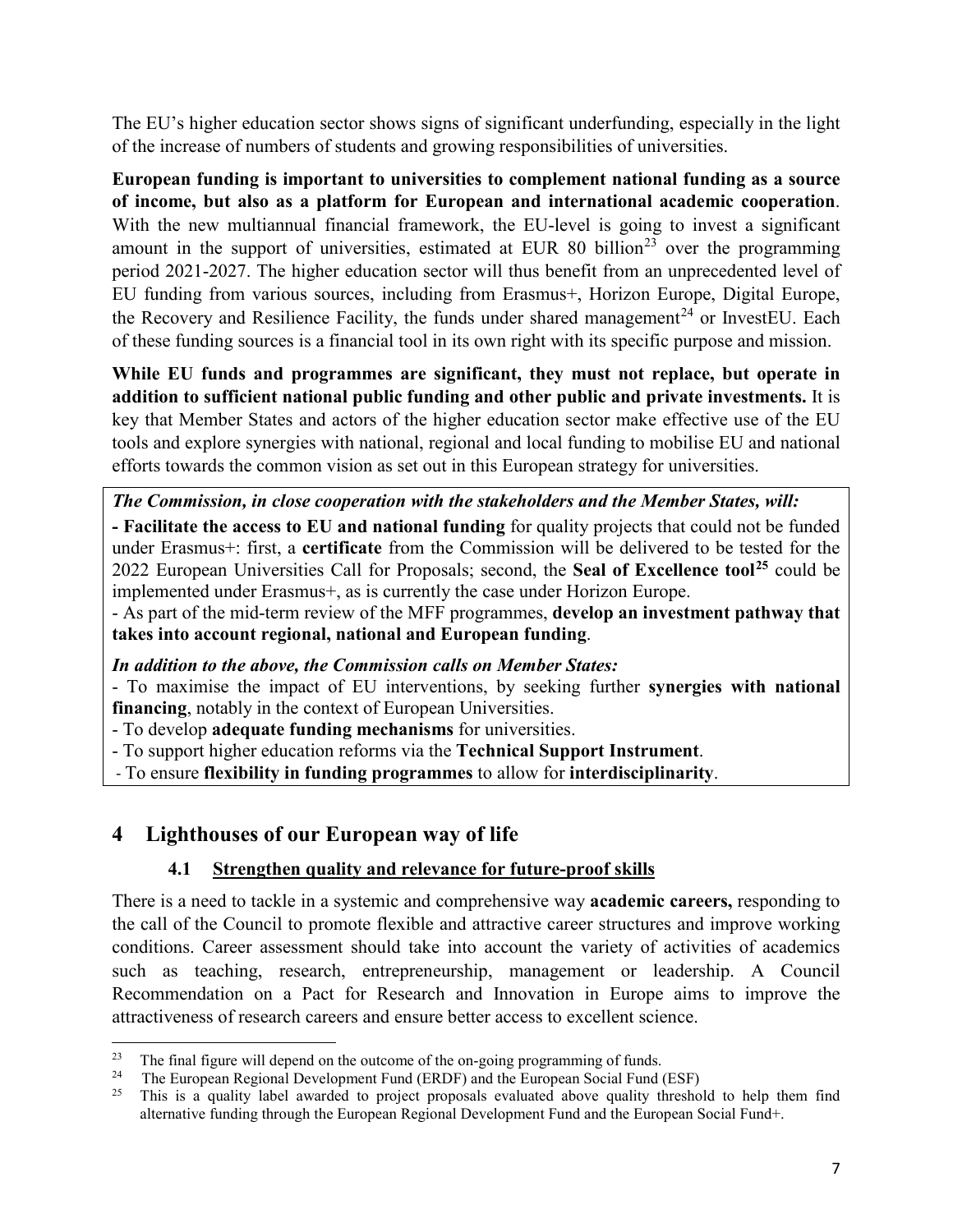Universities have a key role to play in preventing **skills mismatches** and bottlenecks that risk hindering Europe's recovery, and in enabling the development of learners as creative and critical thinkers, problem solvers and active and responsible citizens equipped for lifelong learning. The Commission presented in 2021 a proposal for a **Council Recommendation on a European approach to micro-credentials** for lifelong learning and employability. Its swift follow-up by the Council will help to mobilise higher education in support of lifelong learning and contribute to professional reskilling and upskilling to meet new and emerging needs in society and labour market.

Excellent education, research and innovation environments are an enabler for developing highlevel skills, creating breakthrough knowledge and translating it into practical applications. Cooperation among universities and with the **industrial ecosystems** is mutually beneficial in this respect, with the higher education sector supporting skills development for industry and the business sector, in addition to personal development purposes. Learners should have more opportunities to benefit from traineeships, be exposed to start-ups, and be engaged as actors of change in their community to positively impact the society around them. Entrepreneurial education and training that enhance business knowledge and skills are essential, in particular for SMEs. More synergies should be promoted between the European Universities alliances and the Centres of Vocational Excellence in that respect.

To achieve excellent and relevant higher education, support is also needed to **stimulate pedagogical innovation**, focused on the learners, with a variety of learning spaces and flexible, interdisciplinary paths. The creation of '**living labs'[26](#page-8-0)** should be promoted as a good example of how students can be trained to work on challenges in a holistic way, across disciplines, and how to support students' critical thinking, problem-solving, creative and entrepreneurial skills.

*The Commission, in close cooperation with the stakeholders and the Member States, will:* 

- Propose by 2023 a **European framework for attractive and sustainable careers in higher education,** in synergy with the research career framework developed under the ERA.

- Support the future-proof **skills development** and entrepreneurship competences of graduates and **co-design of curricula between industry - including SMEs - and higher education institutions in strategically important industrial sectors** identified in the updated industrial strategy<sup>27</sup>, implemented by the Erasmus+ Alliances for Sectoral Cooperation on Skills and contributing to the transition pathways of eco-systems<sup>[28](#page-8-2)</sup>.

**- Extend the EIT label[29](#page-8-3) to lifelong learning activities** such as mentoring, re-skilling and upskilling modules and programmes, and open the EIT label beyond academic education.

- Support the **uptake of the joint EU/OECD-INFE[30](#page-8-4) financial competence framework** to support adults' financial wellbeing throughout their lives.

<span id="page-8-0"></span> $\overline{a}$ <sup>26</sup> Living Labs in universities enable students, staff and researchers to cooperate with other key stakeholders to solve societal challenges and encourages application of knowledge to the real-world context, enhances skills of those involved, increases connections between people, and provides more opportunities to connect with society.<br><sup>27</sup> COM(2021) 350 final, Updating the 2020 New Industrial Strategy

<span id="page-8-2"></span><span id="page-8-1"></span><sup>&</sup>lt;sup>28</sup> Transition pathways will be co-created with stakeholders, and could offer a better bottom-up understanding of the required action to accompany the twin transitions for the most relevant ecosystems leading to an actionable plan.

<span id="page-8-4"></span><span id="page-8-3"></span><sup>&</sup>lt;sup>29</sup> The EIT label is awarded to educational programmes on innovation, entrepreneurship, creativity and leadership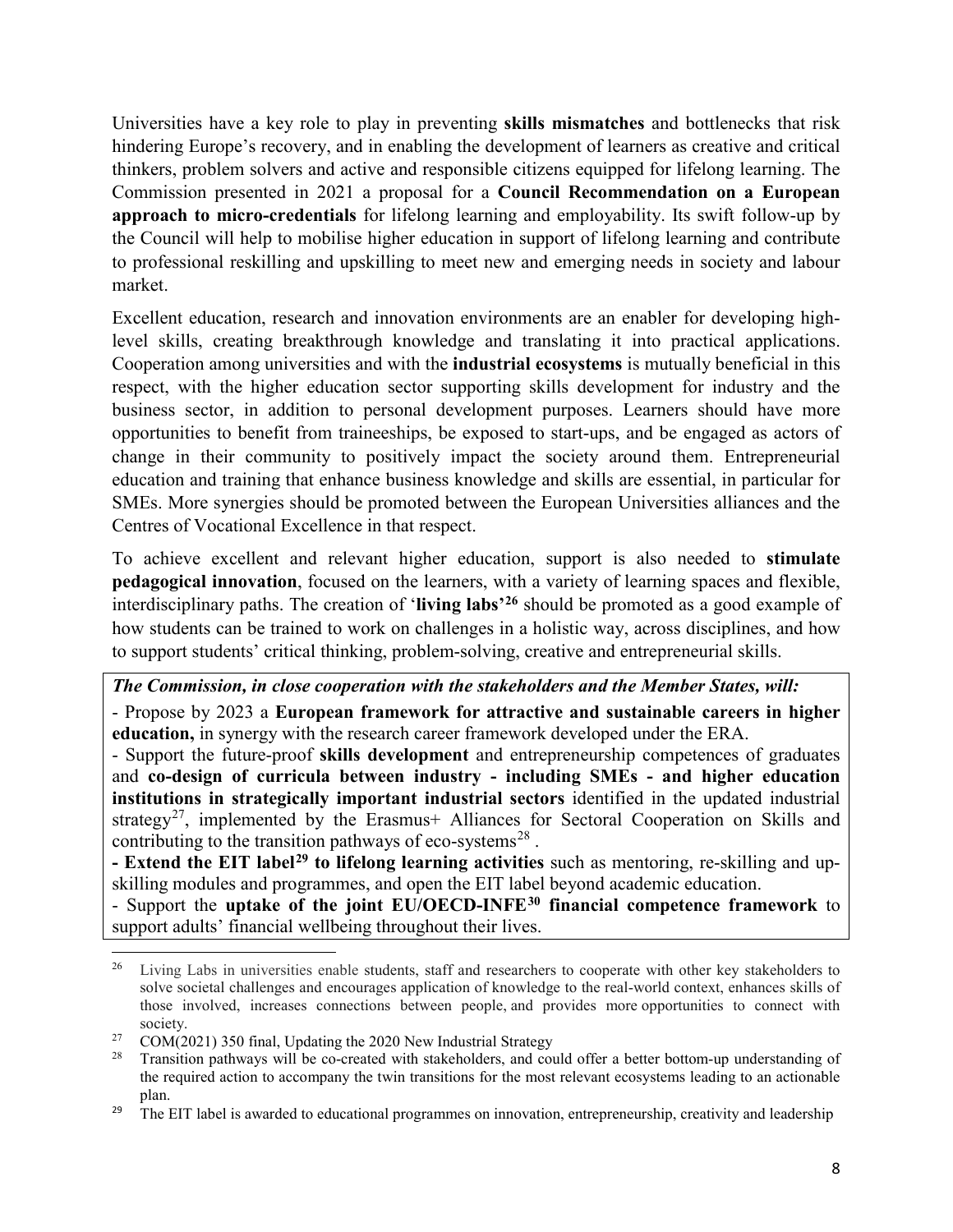- Boost **Erasmus+ traineeships abroad,** reaching more than 100 000 trainees every year, through student peer reviews and traineeships in start-ups and entrepreneurial organisations.

- Mainstream new **innovative approaches to learning and teaching, including 'living labs',** at Bachelor, Master and Doctorate levels, through the Erasmus+ and Horizon Europe programmes.

- Develop a **transition toolbox for universities and Member States: Eurograduate tracking** surveys, **HEInnovate 2.0[31](#page-9-0)** and **Acceleration Services** for universities under Horizon Europe.

- As part of the **ERA Hubs**, reinforce universities' role in local innovation ecosystems, such as strengthening and sharing of technology transfer capacities, through spin-offs and through promoting joint investment in synergy with InvestEU.

- **Strengthen the role of universities in implementing ERA4You** by promoting intersectoral mobility, in particular between academia and businesses.

- Provide European support as from 2023 for **Innovators at school**, for school partnerships to involve leading personalities from start-ups to act as ambassadors and mentors to inspire young people, and invite them to develop new ideas and solutions.

- Provide European support as from 2023 - including a toolkit for universities - for the development of **incubators** within higher education institutions, in close cooperation with the entrepreneurial sector, to help student entrepreneurs to develop their ideas into businesses.

- Organise an annual **European Talent Fair** bringing together students, early career researchers, scholars, start-ups, industry and investors promoting talent, business and job opportunities across the EU, starting with the first edition under the European Science in the City in Leiden 2022.

#### *In addition to the above, the Commission calls on Member States:*

- To **facilitate and promote interdisciplinary approaches**, including through institutional accreditation, academic assessment, reward and professional development.

- To promote **parity of esteem between different academic career paths** and provide more **flexibility for academic careers**, also beyond academia.

### **4.2 Foster diversity, inclusiveness and gender equality**

As set out in the first principle under the European Pillar of Social Rights, 'everyone has the right to quality and inclusive education, training and life-long learning'. Europe has highly accessible higher education compared to the rest of the world. However, disadvantaged or discriminated groups (ethnic minorities, people with migration background, or with disability, people from poor families, children of low qualified parents) are still underrepresented among students, academic staff and researchers. Despite increasing access to tertiary education, higher education systems remain highly stratified. First-generation students and students with an immigrant or minority background have lower chances to achieve a tertiary education in the EU.

There are persistent gender gaps in higher education. While at Bachelor's and Master's levels, women outnumber men as students and graduates, and while there is almost gender balance at Doctoral level, there are large gender differences across fields of study – in the STEM fields, women still represent slightly less than a third of students at bachelor and master level, and 37% of doctoral candidates. Despite some progress in recent years, the proportion of women holding full professorship or equivalent positions remains at a low 26% in the EU.

<sup>30</sup> OECD International Network on Financial Education

<span id="page-9-0"></span><sup>&</sup>lt;sup>31</sup> This is a self-assessment tool of universities' innovation and entrepreneurial capacity.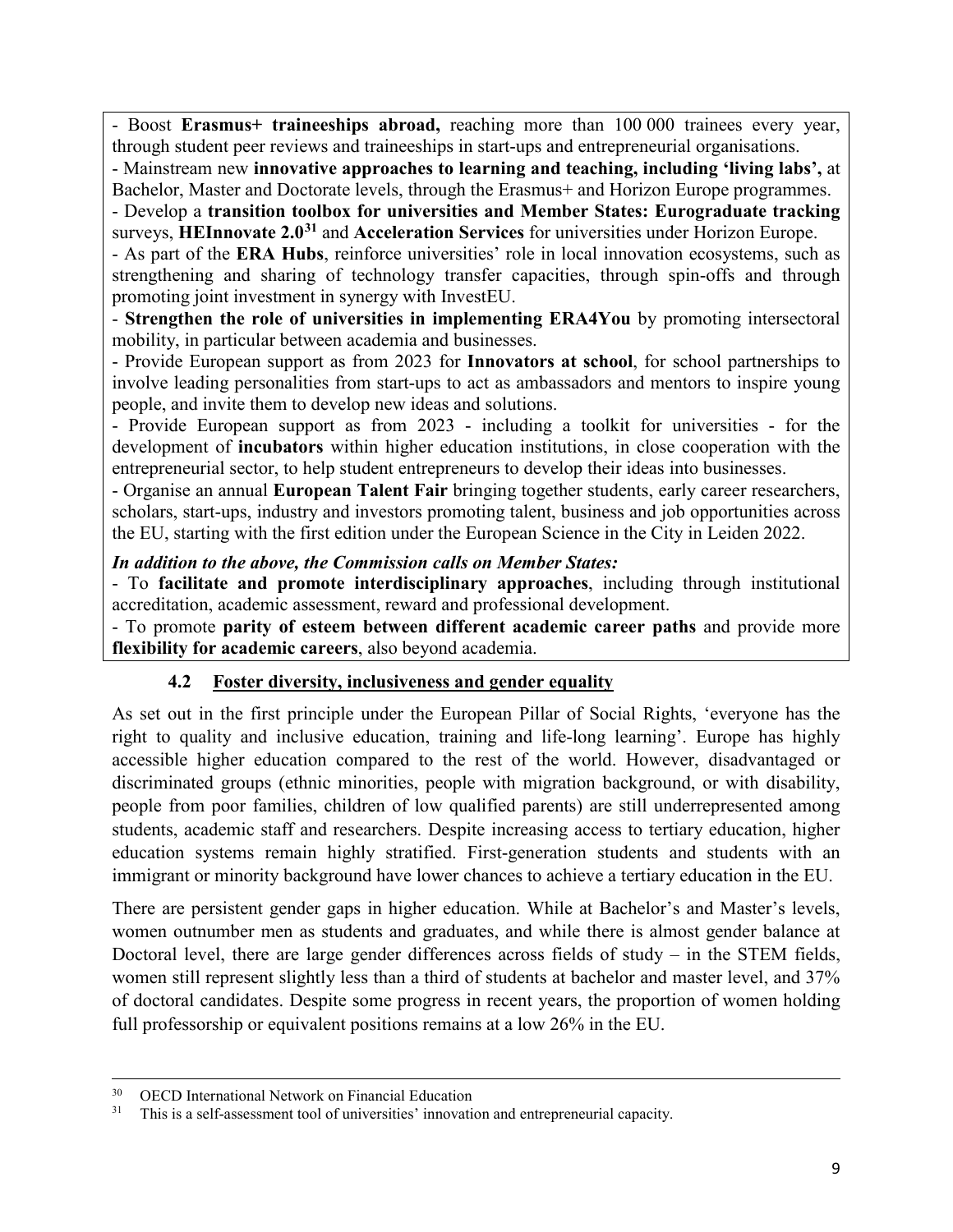More institutional changes are needed for universities to become places of truly equal opportunities.

*The Commission, in close cooperation with the stakeholders and the Member States, will:* 

- Develop a **European framework for diversity and inclusion, including on gender gaps,**  identifying challenges and solutions for universities, and the needed support of public authorities. - Address the **underrepresentation of women in STEM fields** through a roadmap that includes a manifesto from  $STE(A)M$ -oriented universities on gender-inclusive  $STE(A)M^{32}$  $STE(A)M^{32}$  $STE(A)M^{32}$  education.

- **Support for researchers at risk** with guiding principles for universities to facilitate their inclusion.

*In addition to the above, the Commission calls on Member States:*

- To encourage universities to implement institutional change through concrete measures for diversity and inclusion, including **voluntary**, **quantified targets for inclusion** and inclusive **gender equality plans**, building on the Rome Communiqué<sup>[33](#page-10-1)</sup>.

- To develop national support schemes and support **access to higher education of refugees and individuals seeking asylum**, including the establishment and scaling of complementary pathways for refugee students and the related support, in line with the Commission Recommendation on legal pathways to protection in the EU<sup>[34](#page-10-2)</sup>.

# **4.3 Promote and protect European democratic values**

Universities need to be places of freedom: for speech, thought, learning, research and academic freedom at large. Academic freedom cannot be isolated from institutional autonomy, nor from the participation of students and staff in higher education governance.

Ensuring academic freedom in higher education institutions is at the core of all higher education policies developed at EU level, as well as in the Bologna Process. It is a basic prerequisite for the creation of the European Education Area and the European Research Area. Fundamental academic values cannot be taken for granted. In recent years, we see them threatened in different formats and in different places, even in the EU. Autonomy of higher education institutions is uneven in Europe<sup>[35](#page-10-3)</sup>. The Union and its Member States are called on to protect actively, nurture and defend these values through their policies and funding opportunities, as well as protect research-performing organisations against foreign interference.

Universities are key to promote active citizenship, tolerance, equality and diversity, openness and critical thinking for more social cohesion and social trust, and thus protect European democracies. Universities have an active role to play in preparing graduates to be well-informed European citizens. By teaching and awareness raising actions, they support anchoring European values in society, and by upholding scientific rigour they help to strengthen trust in science.

<span id="page-10-0"></span> $32$ Science, technology, engineering, (the arts) and mathematics (STEAM) is a multidisciplinary set of approaches to education removing traditional barriers between subjects and disciplines to connect STEM and ICT education with the arts, humanities, and social sciences.

<span id="page-10-1"></span><sup>&</sup>lt;sup>33</sup> Rome Ministerial Communiqué, http://ehea.info/Upload/Rome\_Ministerial\_Communique.pdf

<span id="page-10-2"></span><sup>&</sup>lt;sup>34</sup> Commission Recommendation (EU) 2020/1364 of 23 September 2020 on legal pathways to protection in the EU: promoting resettlement, humanitarian admission and other complementary pathways, Official Journal L 317, 1.10.2020, p. 13–22

<span id="page-10-3"></span> $35$  The European Universities Association's Autonomy Scorecard (2017)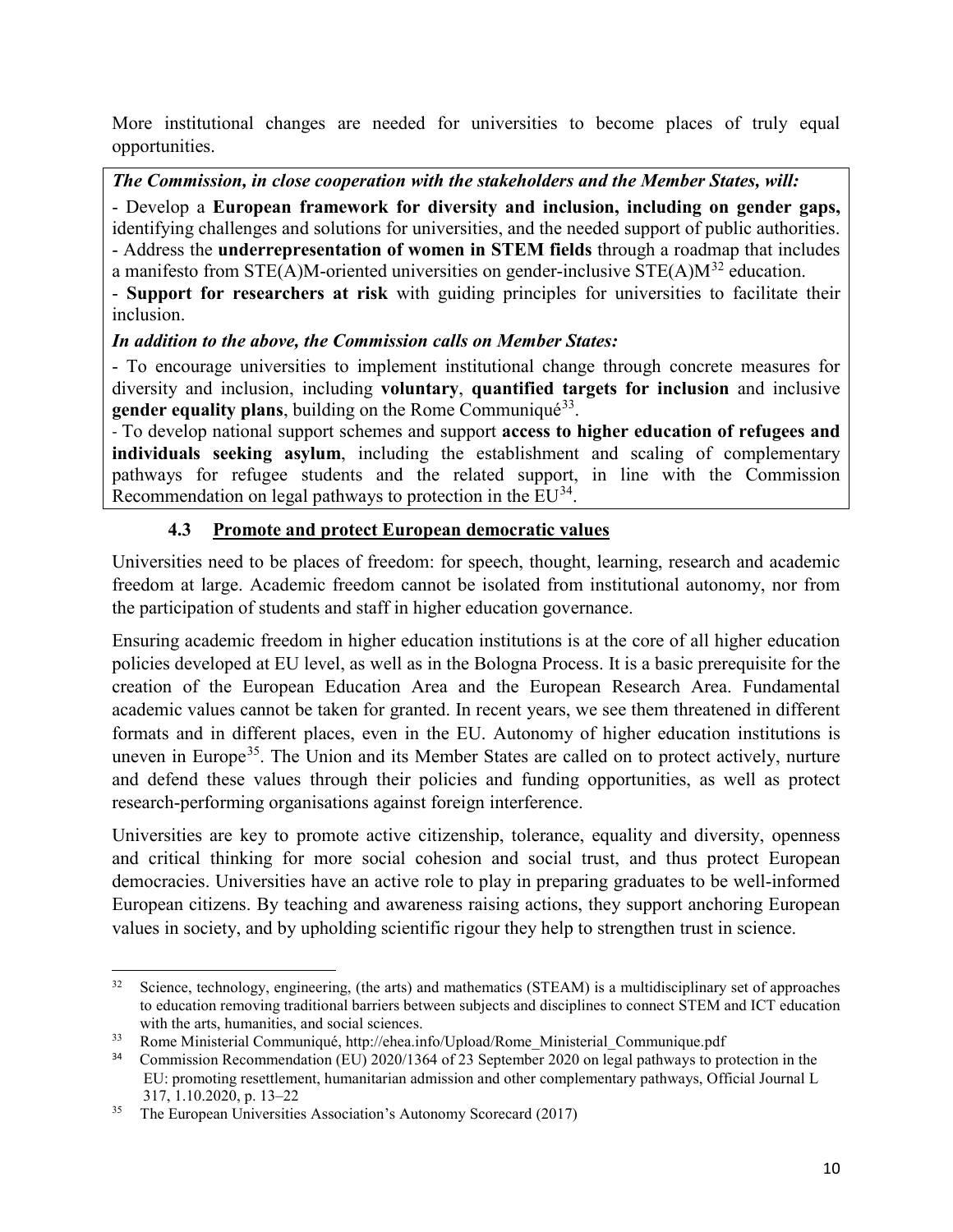*The Commission, in close cooperation with the stakeholders and the Member States, will:* 

- Roll-out and monitor the new **Erasmus Charter for Higher Education** and the new **Erasmus Student Charter[36](#page-11-0)**, integrating academic freedom and integrity.

- Create new opportunities to **foster academic debates and exchange of best practices on values and democracy** as part of the Erasmus+ **Jean Monnet Higher Education activities**, including in third countries.

- Propose in 2024 **guiding principles on protecting fundamental academic values,** based on the Rome Communique<sup>[37](#page-11-1)</sup>, in synergy with the action developed under ERA, which aims at developing an action plan for protecting academic freedom and the freedom of scientific research in Europe, based on the Bonn Declaration

- Provide support for **implementing the guidelines on foreign interference** in research and innovation.

*In addition to the above, the Commission calls on Member States:*

- To support the **diversity within the European higher education** sector
- To strengthen and respect **university autonomy** in its various dimensions.
- To promote and protect **academic freedom and integrity**.

# **5 Actors of change in the twin green and digital transitions**

### **5.1 Develop skills, competences and technological innovation for the green transition**

Universities are key actors for **the green transition** and for a more sustainable world. They have an important role in conducting research to find solutions, in cooperation with industry and society to environmental and climate challenges in view of achieving climate neutrality, reversing biodiversity loss and stopping pollution, and in developing climate and environmental literacy for all students across all levels and disciplines, as well as for the public at large through community engagement. Universities can also be a role model for environmental sustainability through their infrastructure and operations. Ultimately, results of research and innovation activities can constitute a solid ground for environmental-related policies, innovation and measures.

The Commission has recently presented proposals for **Council Recommendations on learning for environmental sustainability and micro-credentials for lifelong learning and employability**. The Council's swift follow-up will help to mobilise Member States in supporting their universities and students to become agents of change for the green transition, including in a lifelong learning perspective. **Horizon Europe partnerships and missions[38](#page-11-2)** offer great potential for synergies, for example, in sectors such as zero-emission transport and sustainably sourced batteries, requiring new skills.

l

<span id="page-11-0"></span><sup>&</sup>lt;sup>36</sup> Which are respectively a prerequisite to receive any Erasmus+ funding and present the rights and responsibilities of Erasmus+ students while on mobility

<span id="page-11-2"></span><span id="page-11-1"></span><sup>37</sup> http://www.ehea.info/page-ministerial-conference-rome-2020

<sup>38</sup> EU are a new way to bring concrete solutions to some of our greatest challenges. EU Missions are a coordinated effort by the Commission to pool the necessary resources in terms of funding, policies and regulations, etc.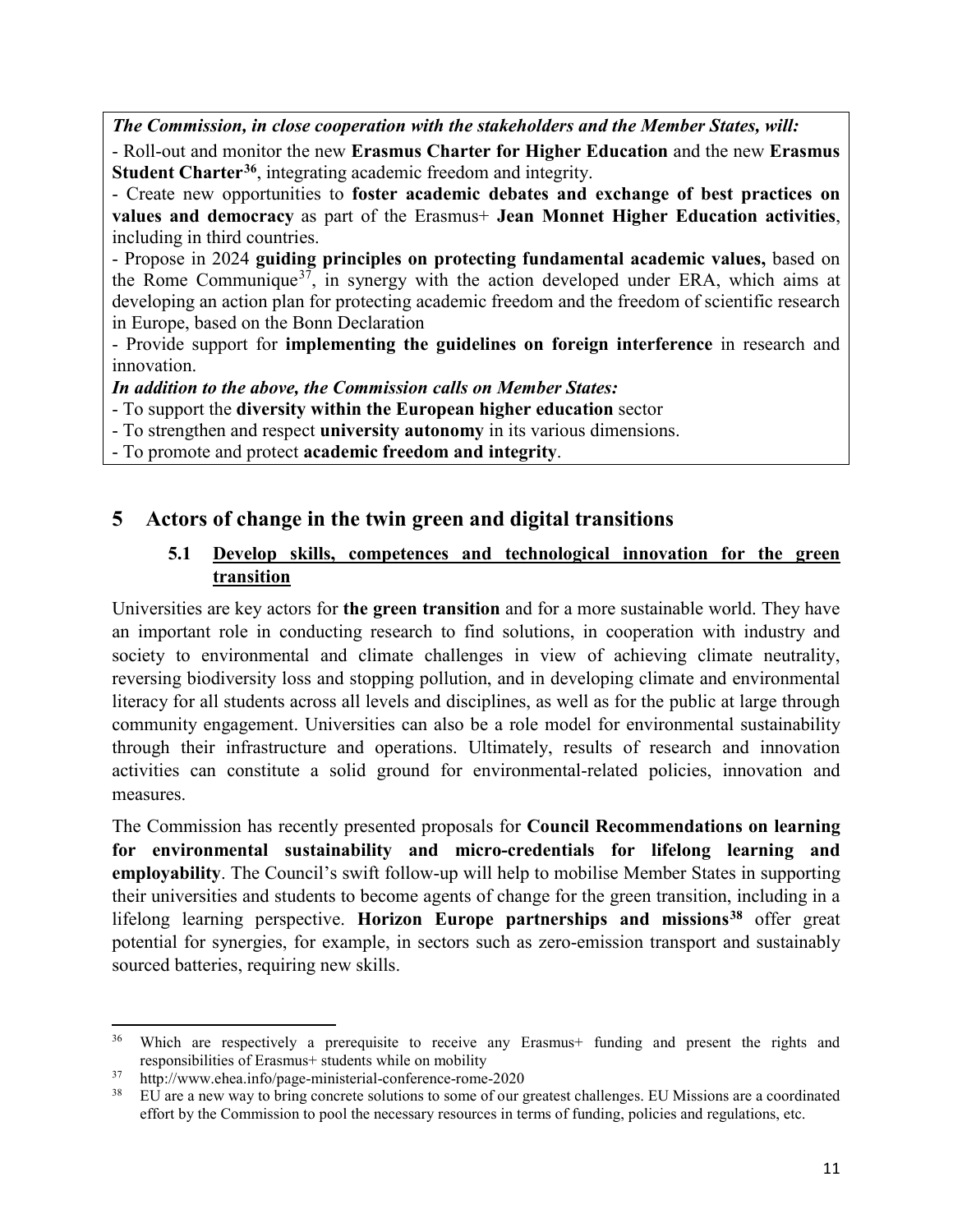*The Commission, in close cooperation with the stakeholders and the Member States, will:* 

- Support Member States' efforts through peer learning and sharing best practices in promoting **whole-institutional approaches** to **sustainability, climate and environmental literacy**. Foster innovative teaching and learning approaches. Support universities through the Erasmus+ Programme to **mainstream environmental sustainability across their infrastructure and operations**.

- Support the development by universities in cooperation with socio-economic actors of short learning courses on **skills for the green transition leading to micro-credentials[39](#page-12-0)**

- Support **Higher Education Climate Frontrunners**, a platform for transnational partnerships between students, academics, universities, employers and communities on climate challenges, building on the Education for Climate Coalition and the European Climate Pact Ambassadors.

- Encourage '**green villages'** as a way to open up university campuses to communities, to bring science closer to citizens, with the support of Horizon Europe, including its missions.

**-** Promote and monitor the **new Green and Blue Erasmus+[40](#page-12-1)** to boost environment and climate change-related action. Monitor the implementation of the new **Erasmus Charter for Higher Education** and the **Green Charter for the Marie Skłodowska-Curie Action programme**.

- Provide support to the **European Battery Alliance (EBA) Academy** run by the European Institute of Innovation and Technology, for training, up- and reskilling the workforce in the battery industry value chain.

- Supporting the **implementation of strategic research and innovation action plans** that deliver on the green energy transformation and the greening of key industrial ecosystems.

#### *In addition to the above, the Commission calls on Member States:*

- To support universities in their **whole-institutional approaches** to sustainability, including on **green skills**, as well as the **key role of universities** for **innovation and new green technologies;** and universities to lead in green transition.

### **5.2 Develop skills and competences and promote innovation for the digital transition**

**The digital transition** gives universities a fundamental role in equipping students and researchers with the digital skills and competences needed in the new reality and in the promotion of innovation and new technologies.

During the COVID-19 pandemic, the higher education sector showed its ability to adapt to the new situation. It became evident that digital solutions cannot and should not fully replace physical activities. The future should be based on **hybrid solutions representing a good balance between physical presence and digital tools**. Universities can also foster innovative

<span id="page-12-0"></span><sup>&</sup>lt;sup>39</sup> Inspired by the Competence Framework for learning for environmental sustainability and the upcoming Commission's taxonomy of skills for the green transition, to strengthen the up-skilling and re-skilling of the European workforce.

<span id="page-12-1"></span><sup>40</sup> Environmental and climate goals are an overarching priority of the Erasmus programme. The **'Green Erasmus'** aims to promote the incorporation of green practices in all projects and support awareness-raising. The blue dimension is an important part of Green Erasmus. All planned sustainability measures will be relevant as well for **the blue dimension of Erasmus+**, with the objective of preserving healthy oceans, seas, coastal and inland waters.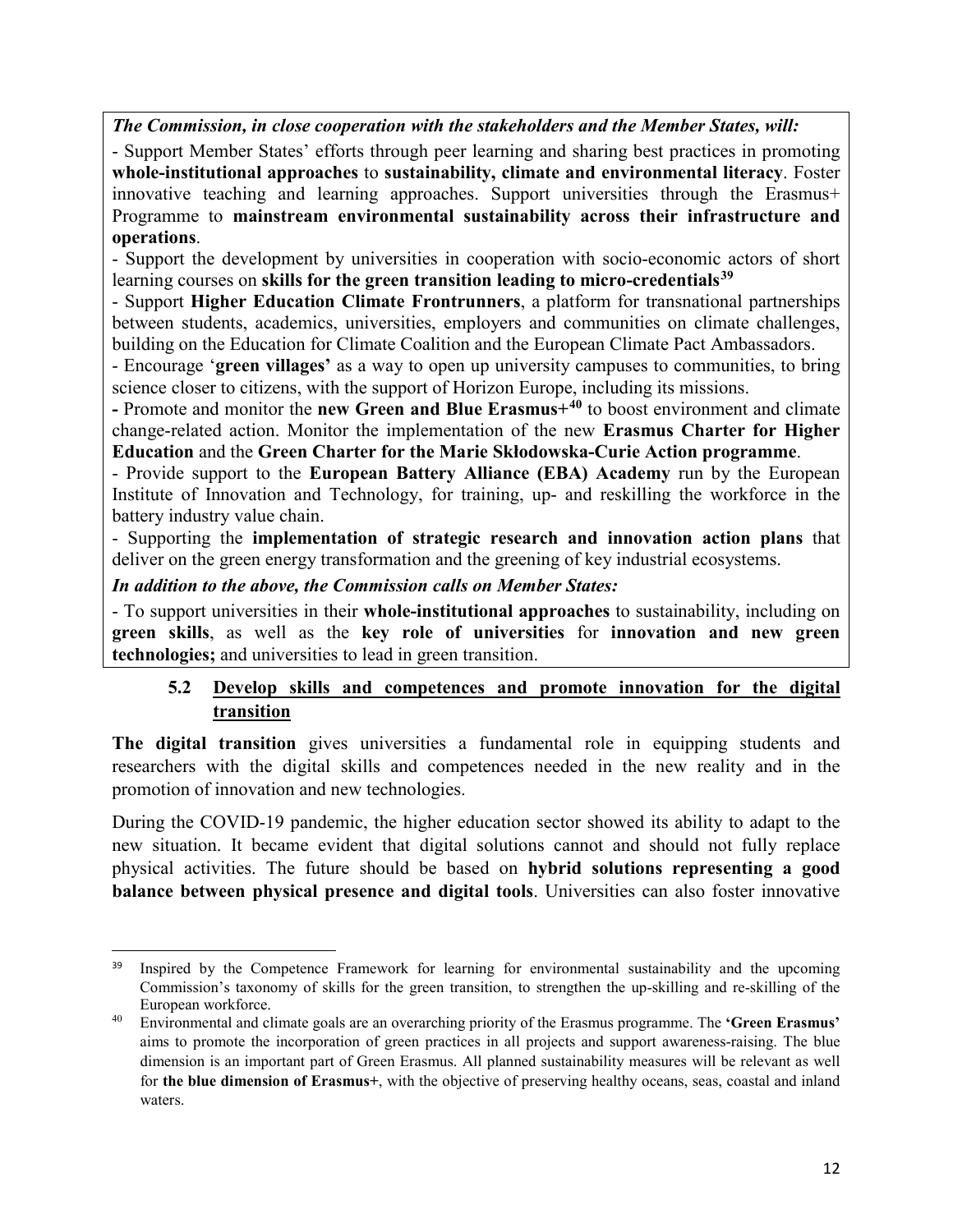education technology development through spin-off or scale-ups and leverage the potential of the growing European Education Technology (EdTech) industry.

The Commission has set up a **structured dialogue with Member States on digital education and skills** to agree jointly on the key enabling factors to make digital education and training effective and inclusive. Universities have a key role to play in fostering a labour force equipped to take on the challenges of the digital transition in the future. Specialised education offer in digital areas, such as AI, cybersecurity or cloud computing, as well as microelectronics, are crucial in this respect<sup>[41](#page-13-0)</sup>. Skill shortages in science, technology, engineering and mathematics (STEM) are one of the main obstacles. As digital technologies penetrate all sectors of the economy, it is also necessary that all students, for example those studying medicine, business administration and agriculture learn to use them at an advanced level in their professions.

In the next decade we need to make **'connected universities'** a reality. For that, sufficient digital capacity and infrastructure of universities is key. The more widespread use of digital means will have to rely on new and trusted technologies and platforms, which will require interoperability, have a solid European basis, and should serve education and research needs in an integrated manner. At the same time, common, open standards are needed, allowing universities to take better control of their data to make cooperation effective.

### *The Commission, in close cooperation with the stakeholders and the Member States, will*

- Provide support to **transnational cooperation to develop the digital skills and competences**  of students of all ages, staff and researchers, in line with the Digital Education Action Plan.

**-** Through the Digital Europe Programme, provide support to **specialised education and training programmes** in cutting-edge digital technologies and for **multi-disciplinary courses** in **artificial intelligence, cybersecurity, microelectronics and high performance computing**.

- As a follow up to a feasibility study conducted in the context of the Digital Education Action Plan, support the launch and rollout of a targeted **European platform to promote cooperation between higher education institutions,** compatible with the European Open Science Cloud (EOSC) and interoperable with other European standards.

- As part of the Erasmus+ Jean Monnet activities, support dedicated measures to **recognise at EU level the efforts of universities driving the digital transformation** across the EU

- Lead universities in **co-developing guidelines and principles** for allowing **mutual access to services** and enabling **seamless knowledge and data exchange**, reflecting the need for interoperability and openness.

### *In addition to the above, the Commission calls on Member States:*

**-** To support the **development of digital skills** of students of all ages, staff and researchers, the **digital capacity of universities**, as well as the **key role of universities** for **innovation and new digital technologies,** and universities to lead in digital transition.

<span id="page-13-0"></span><sup>&</sup>lt;sup>41</sup> E.g. gains from investment on common EU projects, such as the European Cloud Initiative or the upcoming Chips Act, can only materialise if there are highly qualified people able to design and develop these technologies.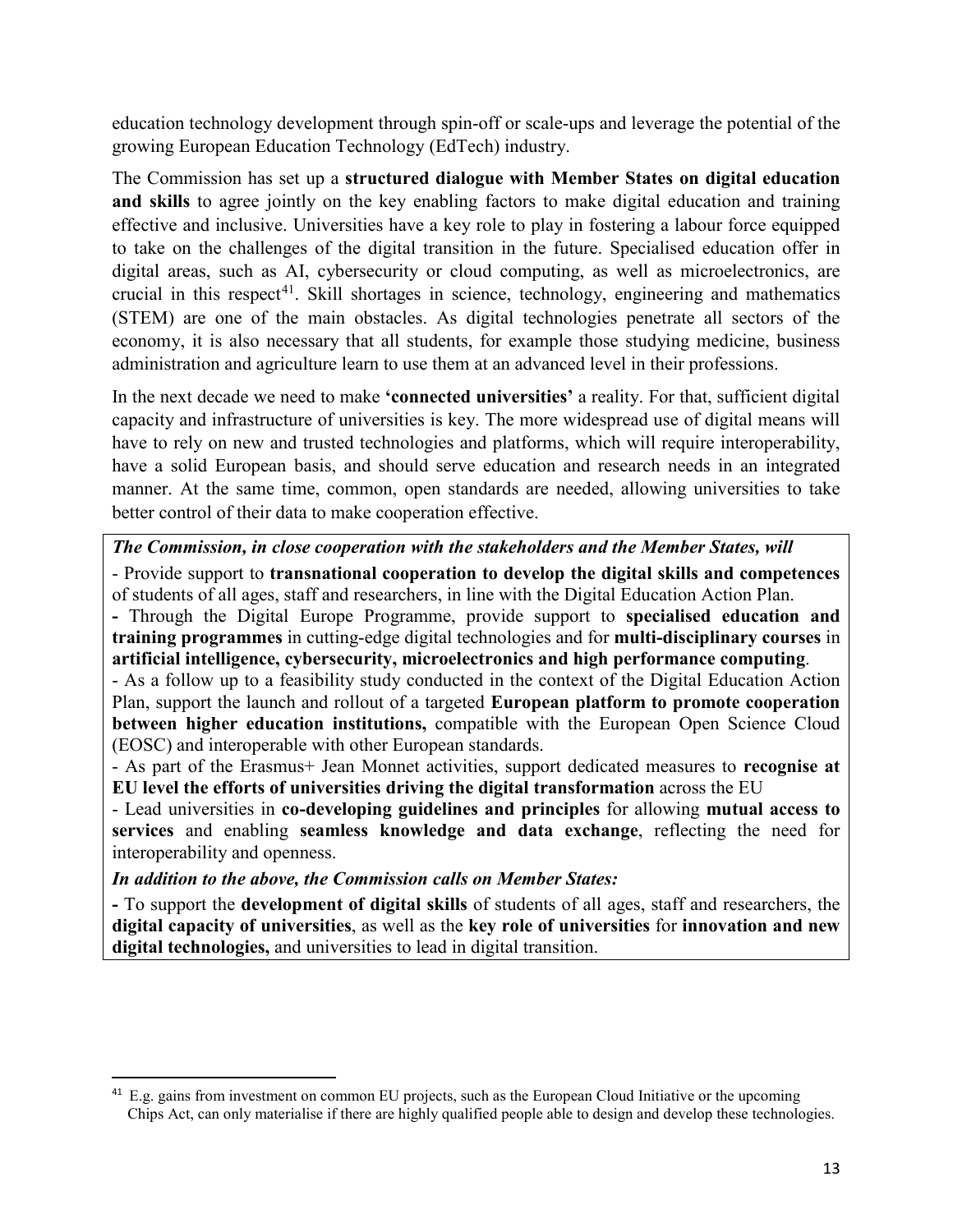# **6 Drivers of Europe's global role and leadership**

Europe needs more than ever to reach out to the rest of the world. Universities are instrumental in building Europe's connections with the world and in promoting European values globally<sup>[42](#page-14-0)</sup>. They play a vital role in generating the evidence that underpins Europe's foreign and security policies, international agreements, and multilateral action. As key players in science diplomacy, they help building bridges.

Europe has become a pacesetter in higher education cooperation. For many regions, countries and universities worldwide, the European experience has inspired new strategies towards internationalisation or regional cooperation. Deepening cooperation among European institutions therefore goes hand in hand with consolidating their global dimension. In parallel, supporting the strengthening of higher education in partner countries is essential.

In line with the Global Gateway strategy, universities in Europe are essential to assist partner countries to transform their education systems and facilitate mobility of students, staff, teachers, and trainees, in a spirit of mutual benefit and reciprocity. They are also the drivers behind strengthening cooperation on research and innovation.

The diversity and international standing of the EU education systems and Europe' status as the biggest provider of cooperation on higher education represents a substantial cumulative asset that could be leveraged. EU experience with cross-border recognition, quality assurance and accreditation issues is informing regional cooperation and integration in wider geographical areas.

By exchanging talents from all over the world and building strong bridges with partner countries across the globe, and by promoting academic and European values, universities are part of Europe's soft power. Europe needs to strengthen and build on this reputation, and level up these strengths across Member States. This will in turn make it more attractive not only as a study destination but also as a homogenous cooperation partner for education, research and innovation.

## *The Commission offers to:*

l

**-** work jointly with Member States to promote Europe's higher education offer and international cooperation in higher education in a **Team Europe approach**. This means: developing the 'Study in Europe' portal to foster international exchanges; strengthening peer-learning among universities and agencies on internationalisation; strengthening partnerships with priority regions, such as Western Balkans, the Neighbourhood and Africa, based on reciprocity, and better engaging and relying on alumni networks.

### *The Commission, in close cooperation with the stakeholders and the Member States, will:*

**- Foster mobility between Europe and other regions of the world**: call on Member States to organise in particular the relevant procedures in view of the timely issuance of permits/visas to third-country students so they can start the academic year in the EU on time, respecting the Students and Researchers Directive<sup>43</sup>.

<span id="page-14-0"></span><sup>&</sup>lt;sup>42</sup> As outlined in the Global Approach to Research and Innovation (COM $(2021)252$  final)

<span id="page-14-1"></span>Directive (EU) 2016/801 of the European Parliament and of the Council of 11 May 2016 on the conditions of entry and residence of third-country nationals for the purposes of research, studies, training, voluntary service, pupil exchange schemes or educational projects and au pairing, Official Journal L 132 of 21.5.2016, p. 21-57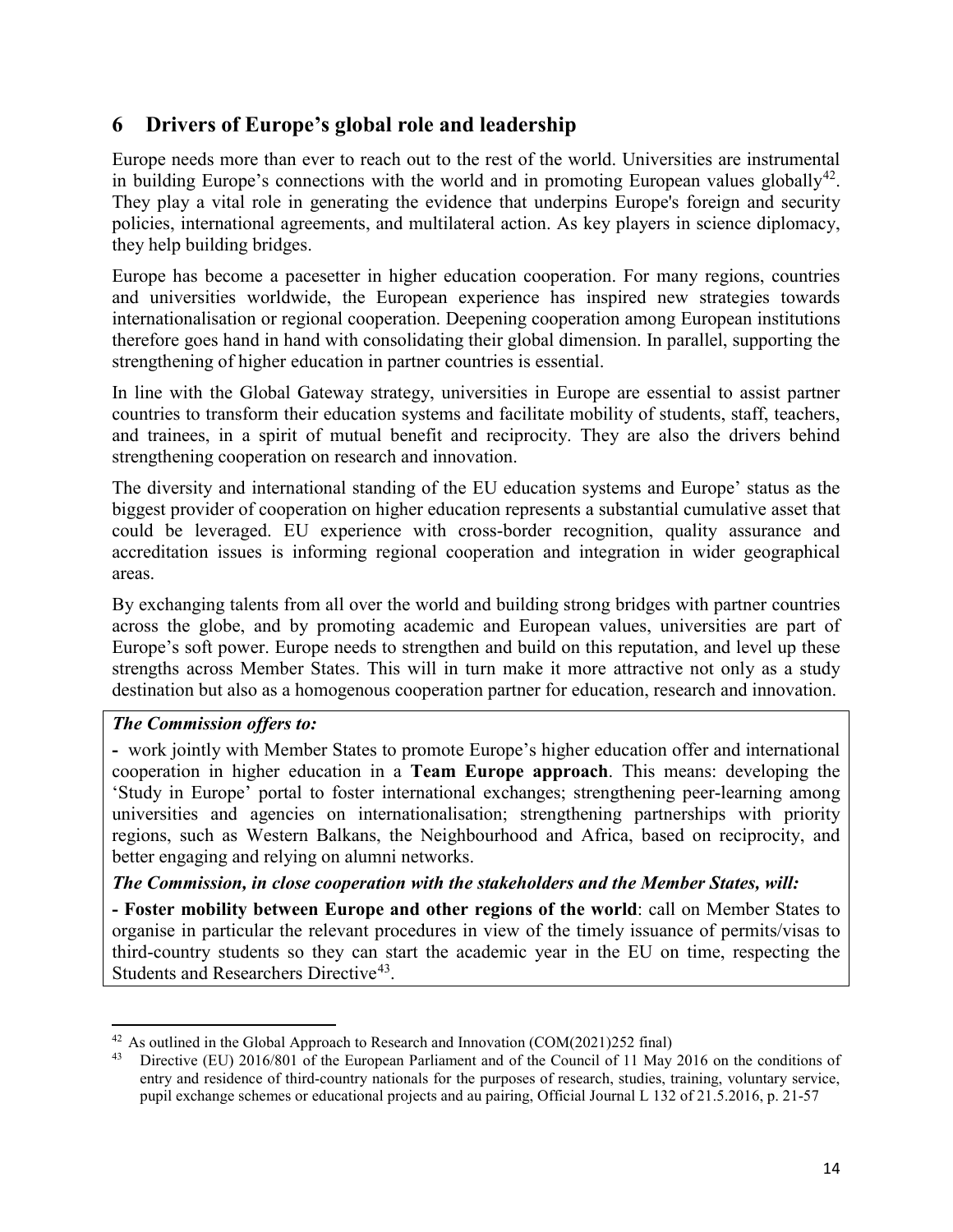- **Support consortia of worldwide leading universities to develop and implement Master programmes,** through Erasmus Mundus Joint Master calls addressing global challenges.

- Support transparent and fair **recognition of third country qualifications**, including those of refugees, through the network of academic recognition centres<sup>[44](#page-15-0)</sup> and the EU transparency tools (European Qualifications Framework, European Digital Credentials for Learning).

# **7 Making it happen: monitoring and governance**

Progress in implementing this strategy will be reported on through the European Education Area strategic framework and the European Research Area governance. The Commission will **take stock of the state of play in its Progress Report on the European Education Area (EEA) and through the European Research Area monitoring system**. This will enable the Commission, the Member States and the stakeholders to engage in a strategic dialogue on progress accomplished and where to focus our policies and support.

In 2023, the Commission will set-up a **European Higher Education Sector Observatory** as part of this process in order to provide evidence on the progress made**.** This Observatory will **combine the best of the current EU data tools and capacities[45](#page-15-1) in one single place**, while further enhancing their use and relevance for policy makers, universities, students and researchers. Streamlining and upgrading existing European data sources will enable institutions and governments to strengthen their evidence basis on key topics such as inclusion, learning outcomes, progress on digital, green and entrepreneurial skills, technology transfer, employability, students and labour market needs, strengthening research careers, open science, the institutions' role in innovation ecosystems, and transnational cooperation in the higher education sector. The Observatory will make it possible to compare, analyse and showcase the higher education sector's performance across various fields. By building on the synergies among the existing data tools, it will ensure focused and purpose-driven monitoring, eliminating potential overlaps and decreasing data collection burden on higher education institutions.

One of the Observatory's deliverables will be a **European Higher Education Sector Scoreboard** to yearly assess the progress made across the EU towards the key priorities of this strategy: inclusion, values, quality and relevance, mobility, green and digital skills, employability, transnational cooperation, technology transfer and knowledge valorisation.

This monitoring will also cover the adequacy of investment in higher education and research both at the EU, national and institutional levels. For this purpose, the Commission will use the results of the work of the Expert Group on Quality Investment in Education and Training.

This Communication is an invitation for **closer cooperation between countries and actors of the higher education sector within the European Education Area (EEA), the European Research Area (ERA) and the European Higher Education Area (EHEA, Bologna process).**  Synergies are needed in areas such as transnational cooperation and the institutional transformation of universities, support for fundamental academic values and scientific freedom,

<span id="page-15-0"></span>l <sup>44</sup> Joint network of the European Network of Information Centres in the European Region and the National Academic Recognition Information Centres in the European Union (ENIC-NARIC)

<span id="page-15-1"></span><sup>45</sup> For example, [ETER,](https://www.eter-project.com/#/home) [U-Multirank,](https://www.umultirank.org/) [DEQAR,](https://www.eqar.eu/) [Eurostudent,](https://www.eurostudent.eu/) [Eurograduate,](https://www.eurograduate.eu/) [Bologna implementation reports](https://eacea.ec.europa.eu/national-policies/eurydice/content/european-higher-education-area-2020-bologna-process-implementation-report_en) data and [Mobility Scoreboard,](https://national-policies.eacea.ec.europa.eu/mobility-scoreboard/higher-education/scoreboard-indicators) Eurostat, [Education and training statistics](https://ec.europa.eu/eurostat/web/education-and-training/overview) and [R&D statistics](https://ec.europa.eu/eurostat/web/science-technology-innovation/overview) and [JRC KT Metrics](https://publications.jrc.ec.europa.eu/repository/handle/JRC120716)  [Platform](https://publications.jrc.ec.europa.eu/repository/handle/JRC120716)